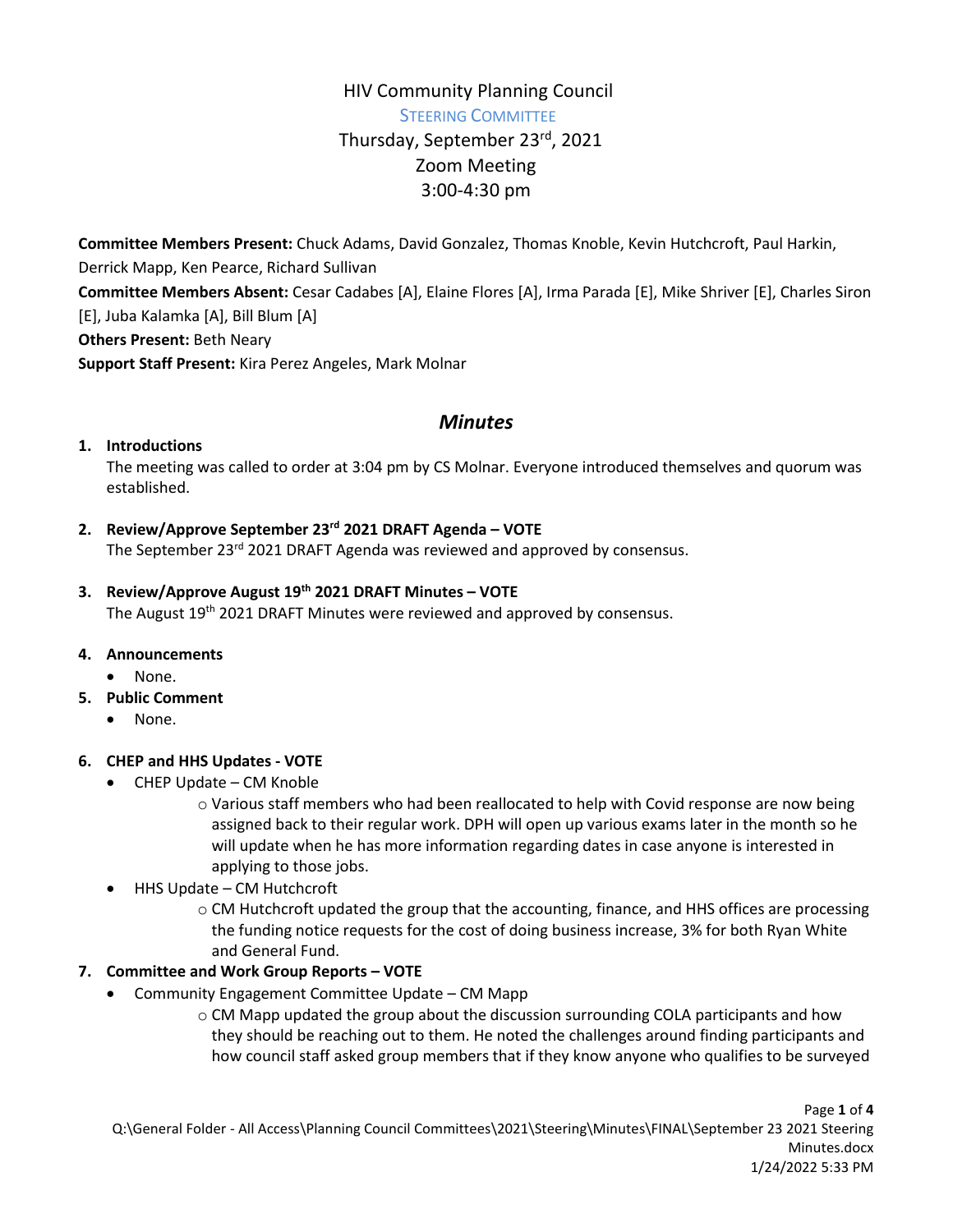to let them know so they can get in touch. There was no report from Stephan Spano that meeting.

- Council Affairs Committee Update CM Adams
	- o CM Adams updated the group that they reviewed the EPI Presentation as well as the work sheets. He noted that there will be many presentations on Monday's meeting.
- Membership Committee Update CS Molnar
	- $\circ$  CS Molnar updated everyone that the group decided to renew CM Lin's application and not to renew CM Allen's application.
	- $\circ$  CM Hutchcroft added that the group did a resource allocation vote during that meeting.
- Work Groups Update (PLWH) *did not meet*
- Return to In-Person Meetings Update
	- o Put in-person meeting discussion on hold for now.

#### **8. Resource Allocation – VOTE**

CS Molnar shared his screen with the motions of increased funding, flat funding, and decreased funding.

**Motion: To accept the increased funding recommendations as written. Passed by consensus, see column (1) for breakdown.** 

**Motion: To accept the flat funding recommendations as written. Passed by consensus, see column (2) for breakdown.** 

**Motion: To accept the decreased funding recommendations as written. Passed by consensus, see column (3) for breakdown.** 

#### **9. Ryan White Grant Application – VOTE**

- CS Molnar discussed the new parameters that have been set by HRSA. There are three new subpopulations of focus which are: Males who have sex with males (MSM), People who inject drugs (PWID), and Trans females who have sex with males (TFSM).
	- $\circ$  Question from CM Pearce Why is the wording changing, will they be prioritizing based on what we answer?
		- CS Molnar clarified that this is under the council purview to make sure that the prioritization allocation falls within the internal parameters.
		- CM Hutchcroft clarified that it's really a matter of emphasis rather than any funding change. Beth Neary added that her understanding is that the pandemic has brought the focus for End The Epidemic funding onto which populations are their priority. Thus, this being brought to the council for review is to see what kind of populations really need to be prioritized as suggested by the community.

**Motion – CM Adams: To accept the new parameters as written. Seconded: CM Pearce seconded the motion. Passed by consensus, see column (4) for breakdown.** 

#### **10. Meeting Evaluation**

CS Molnar reviewed the meeting reviews which received a 9.9 rating.

#### **11. Full Council Agenda**

• CS Molnar reviewed the Full Council agenda for September  $27<sup>th</sup>$  and presentations for that meeting. He then asked if anyone had any feedback or suggestions for Flor and Maria's ARIES presentations.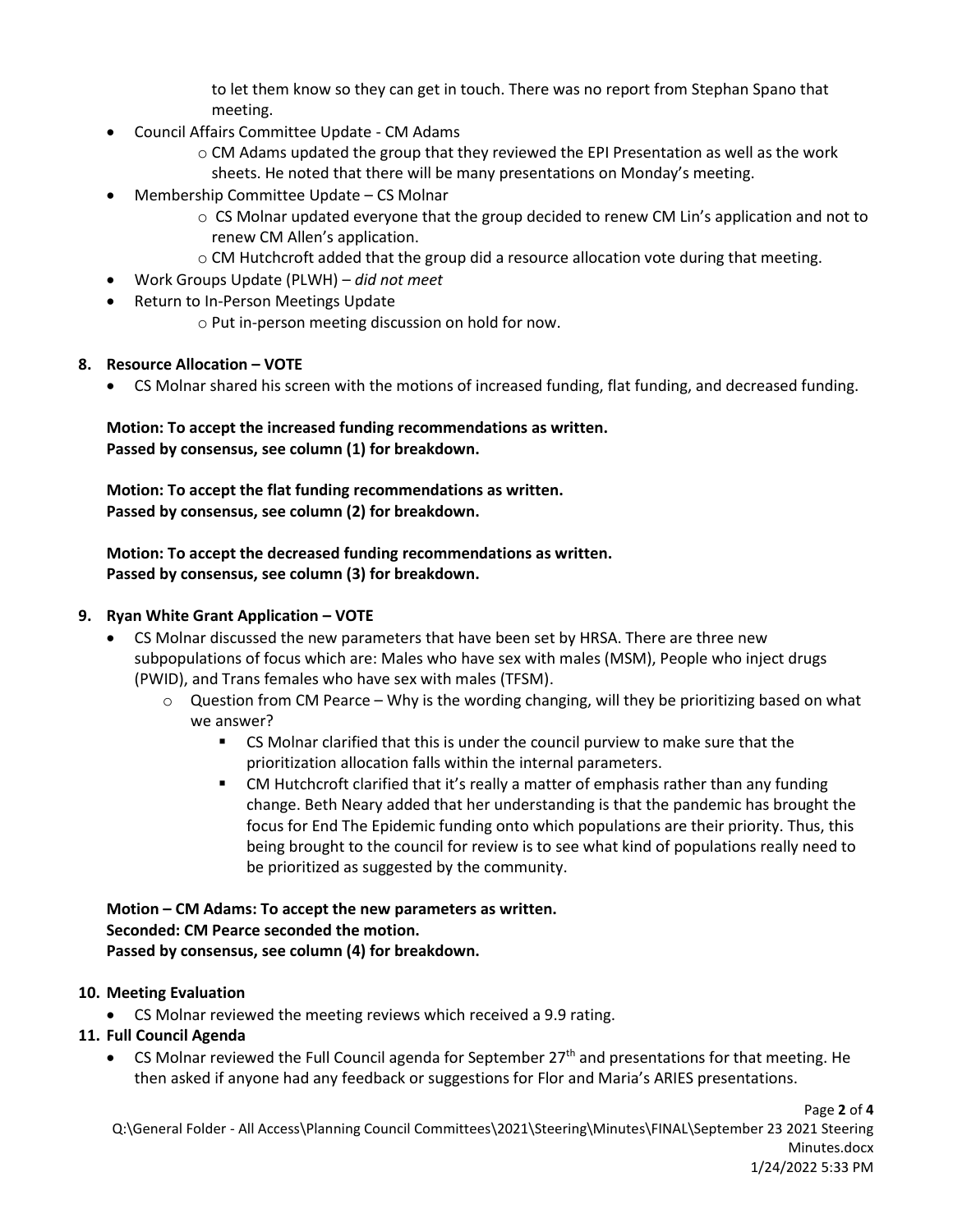- o CM Gonzalez suggested to add an FAQ section at the end of the presentation in order to ask any kind of questions regarding the data. He wants the numbers that back up the data to be highlighted.
- o CM Pearce suggested to include an introduction of the data to reflect the population of who is represented and what the data represents.

### **12. Next Meeting Dates & Agenda Items**

*The date of the next Steering Committee meeting is scheduled for October 21<sup>st</sup> 2021 from 3:00-4:30 pm via Zoom.*

#### **13. Adjournment**

• The meeting was adjourned at 3:51 pm by CS Molnar.

# **Steering Committee HIV Community Planning Council** Roll Call: **P**=Present; **A**=Absent; **E**=Excused; **L**=Leave of Absence

Votes: Votes: **Y=**Yes; **N**=No; **B**=Abstain; **R**=Recused (deduct from quorum)

| Date: September 23, 2021                                   | [roll]      | $[1]$                    | $[2]$ | $[3]$          | $[4]$          | $[5]$ | [6] | $[7]$ | [8] |
|------------------------------------------------------------|-------------|--------------------------|-------|----------------|----------------|-------|-----|-------|-----|
| Chuck Adams (CA)<br>1.                                     | P           | Y                        | Y     | Y              | Y              |       |     |       |     |
| Cesar Cadabes (Membership)<br>2.                           | A           | $\overline{\phantom{a}}$ |       | $\overline{a}$ | $\overline{a}$ |       |     |       |     |
| Elaine Flores (Membership)<br>3.                           | A           | -                        |       |                |                |       |     |       |     |
| David Gonzalez (CA) (At-<br>4.<br>Large)                   | P           | Y                        | Y     | Y              | Υ              |       |     |       |     |
| Kevin Hutchcroft(Council Co-<br>5.<br>Chair)/Thomas Knoble | P/P         | B/B                      | B/B   | B/B            | B/B            |       |     |       |     |
| (Council Co-Chair)                                         |             |                          |       |                |                |       |     |       |     |
| Paul Harkin (At-Large)<br>6.                               | P           |                          |       |                | $\overline{a}$ |       |     |       |     |
| Derrick Mapp (CE)<br>7.                                    | P           | Y                        | Y     | Y              | Y              |       |     |       |     |
| Irma Parada (Council Co-<br>8.<br>Chair)                   | E           | -                        |       |                |                |       |     |       |     |
| Ken Pearce (At-Large)<br>9.                                | P           | Y                        | Y     | Y              | Y              |       |     |       |     |
| 10. Mike Shriver (Council Co-<br>Chair)                    | E           |                          |       |                |                |       |     |       |     |
| 11. Charles Siron (At-Large)                               | $\mathsf E$ |                          |       |                |                |       |     |       |     |
| 12. Richard Sullivan (CE)                                  | P           | Y                        | Υ     | Y              | Υ              |       |     |       |     |
|                                                            |             |                          |       |                |                |       |     |       |     |
| 13. Juba Kalamka                                           | A           |                          |       |                |                |       |     |       |     |